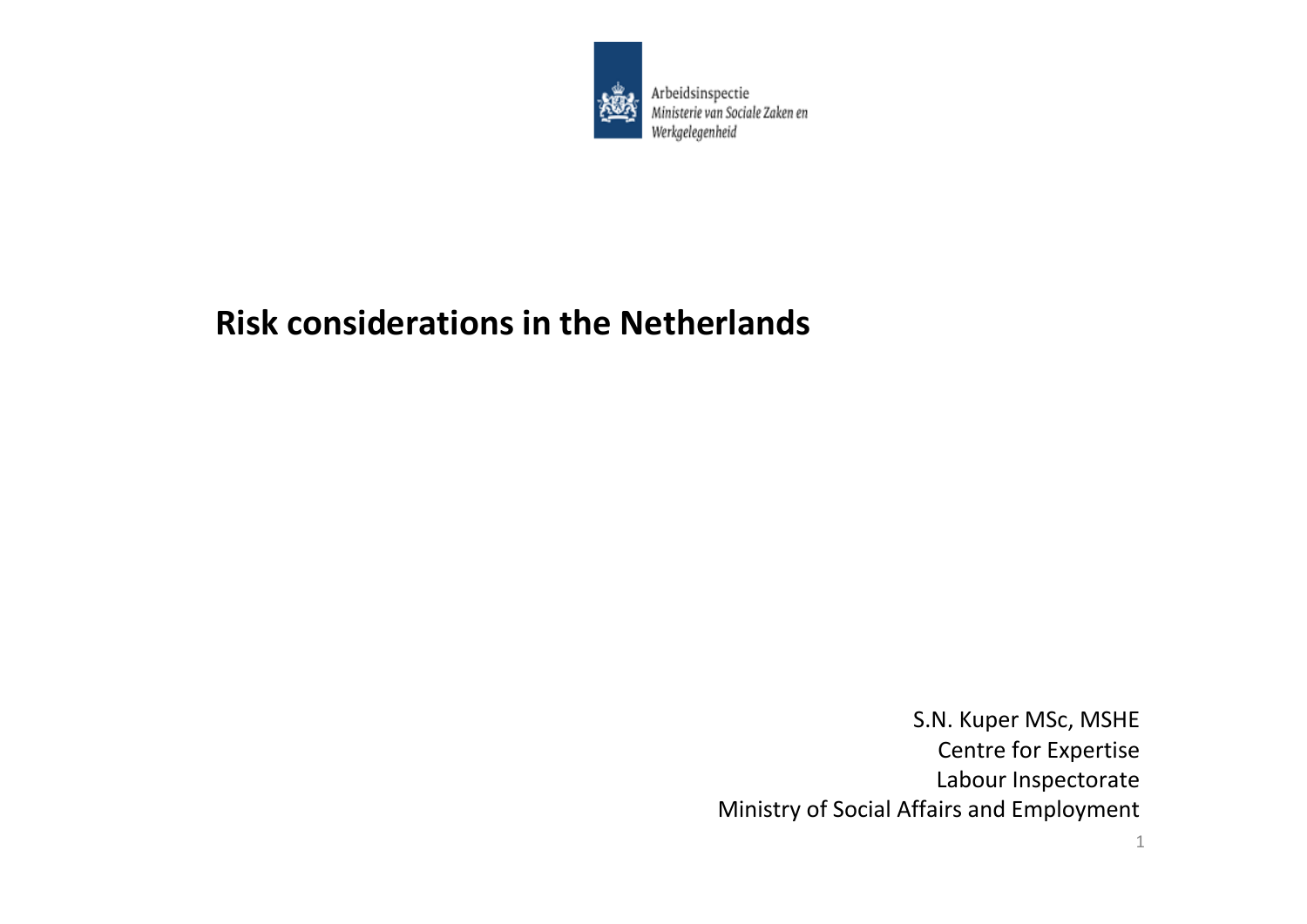

## Health Council of The Netherlands (Gezondheidsraad)

On request by the Minister of Social Affairs and Employment the Health Council evaluates and assesses the carcinogenic substances and substances toxic for reproduction

The Health Council produces health‐based limits

## The Social and Economic Council of the Netherlands (SER)

As an advisory and consultative body of employers representatives, union representatives and independent experts, the Social and Economic Council of the Netherlands (SER) aims to help create social consensus on national and international socio‐economic issues.

Advices the Minister of Social Affairs and Employment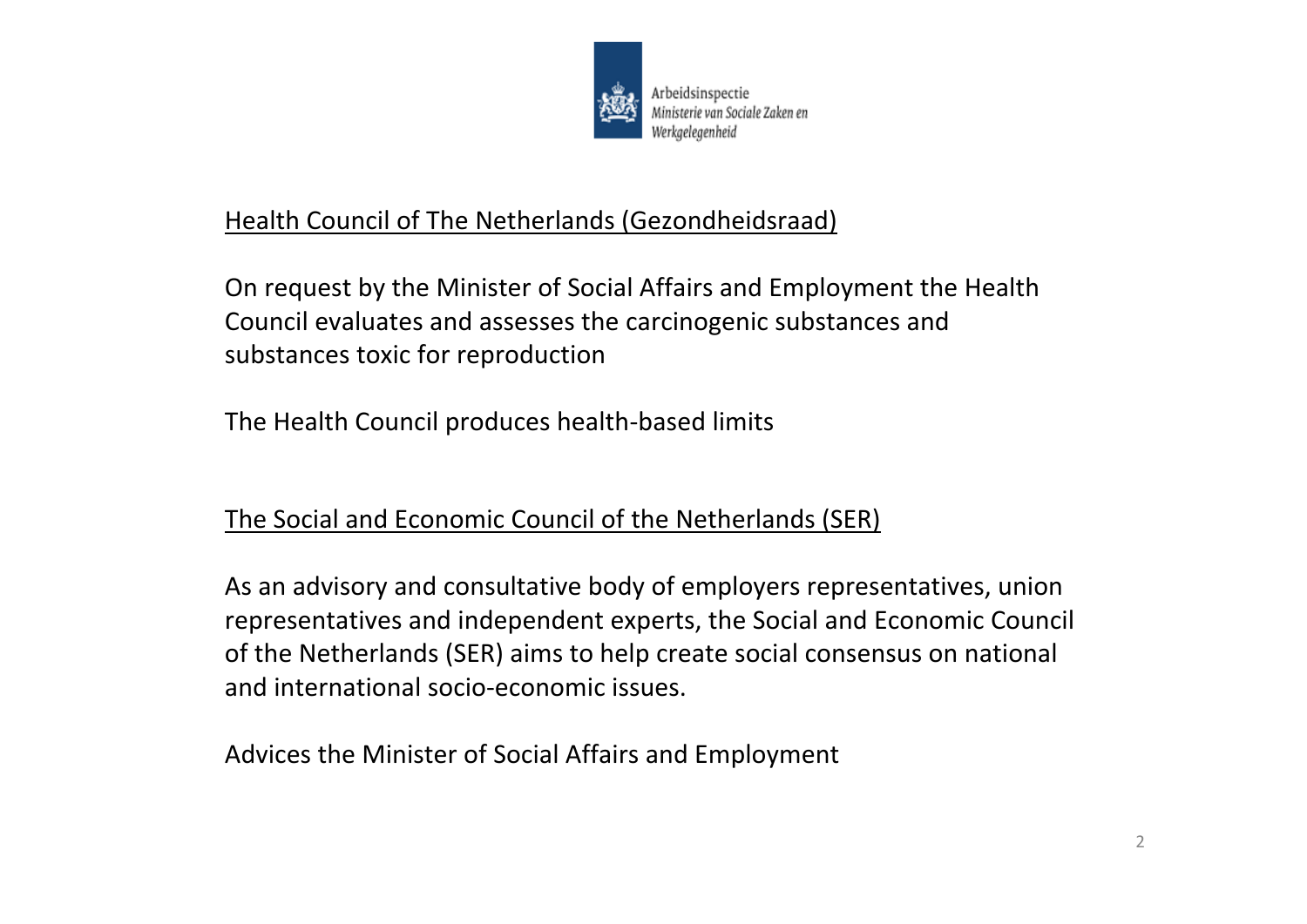

On the basis of current scientific insights there is <sup>a</sup> group of substances for which no safe limit can be set.

To exclude all risk these substances should be banned.

Work in the Netherlands on carcinogenic limits has been done in respect to occupational exposure limits

The Health Council is devising <sup>a</sup> system for calculating DMELs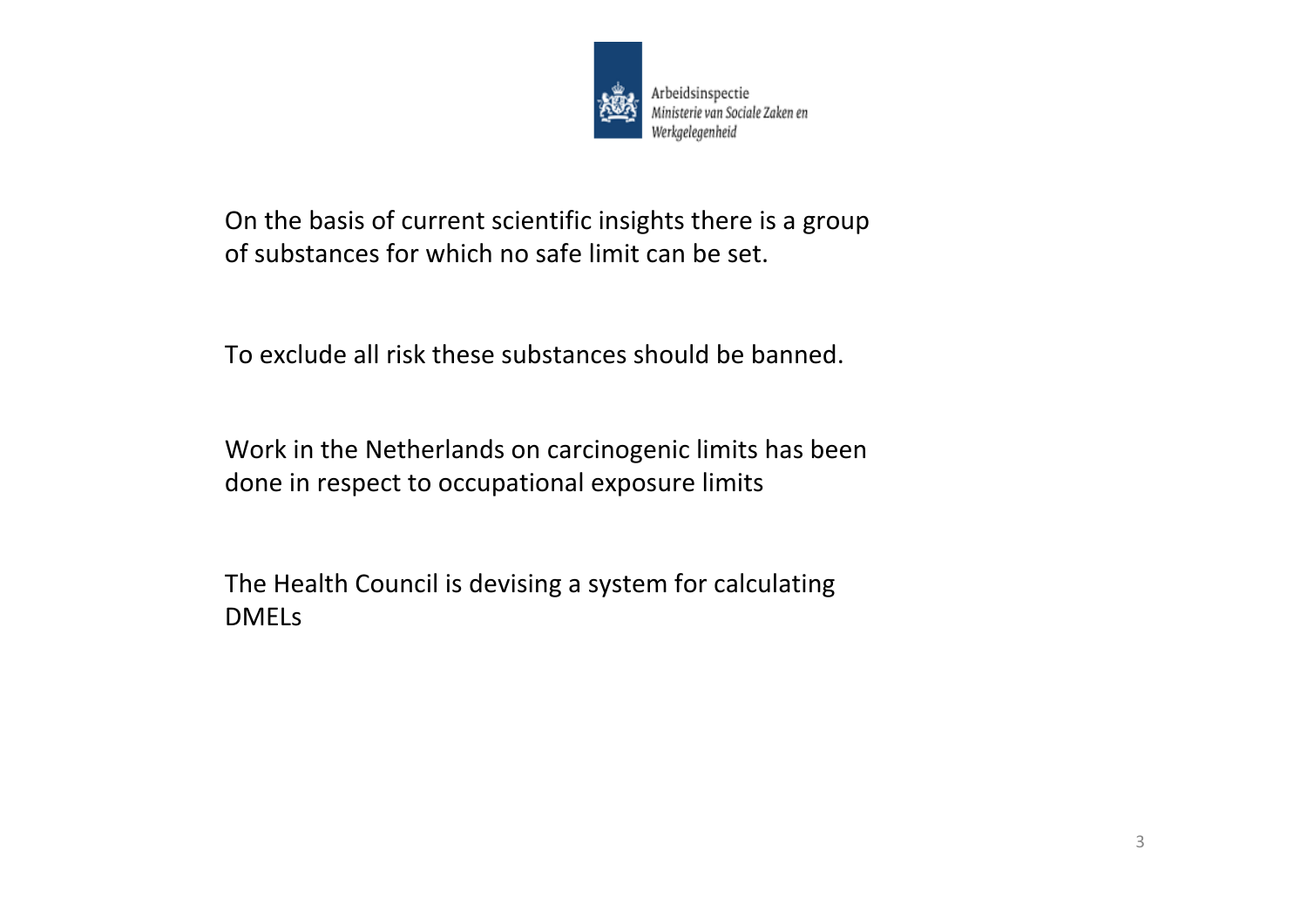

As long as the substances can not be missed, meaning that society request the application of such substances (e.g. cytostatics), the chances for exposure and resulting risk of cancer can not be excluded.

An added risk of  $10^{-4}$  per substance is prohibited.

An added risk of 10<sup>-6</sup> should be obtained.

A feasibility study is required to show whether  $10^{-6}$  is possible

When 10<sup>-6</sup> is not achieved, the study should be repeated every 4 years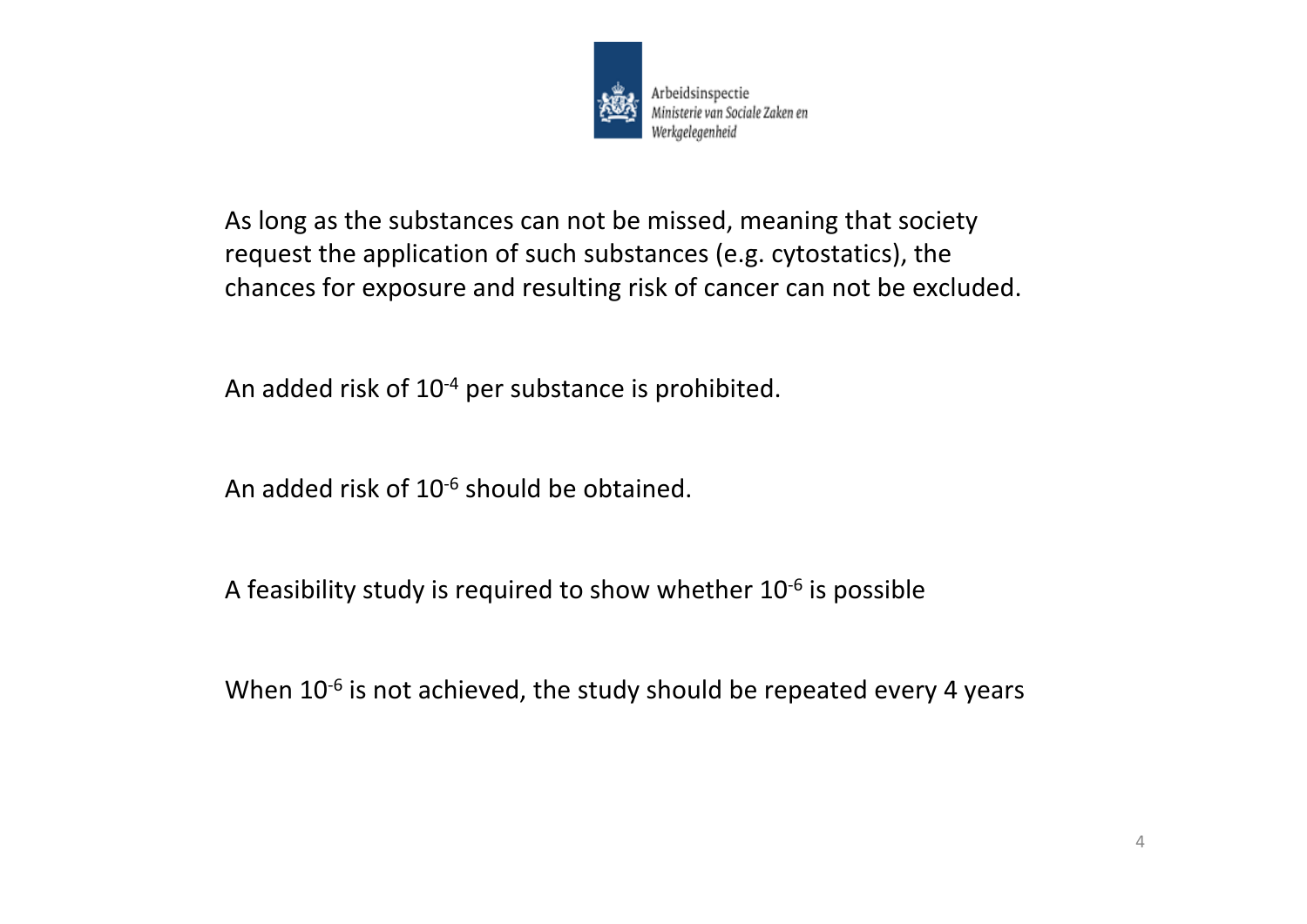

The Health Council asssess the mechanism on which the carcinogenity is or might be based.

On the basis of this information it can be decided whether <sup>a</sup> safe (health‐based) limit can be derived.

If this is not possible, the risk of the substance are mapped by calculating so called reference values (risk numbers).

These risk numbers are used as <sup>a</sup> starting point for setting <sup>a</sup> public occupational exposure limit.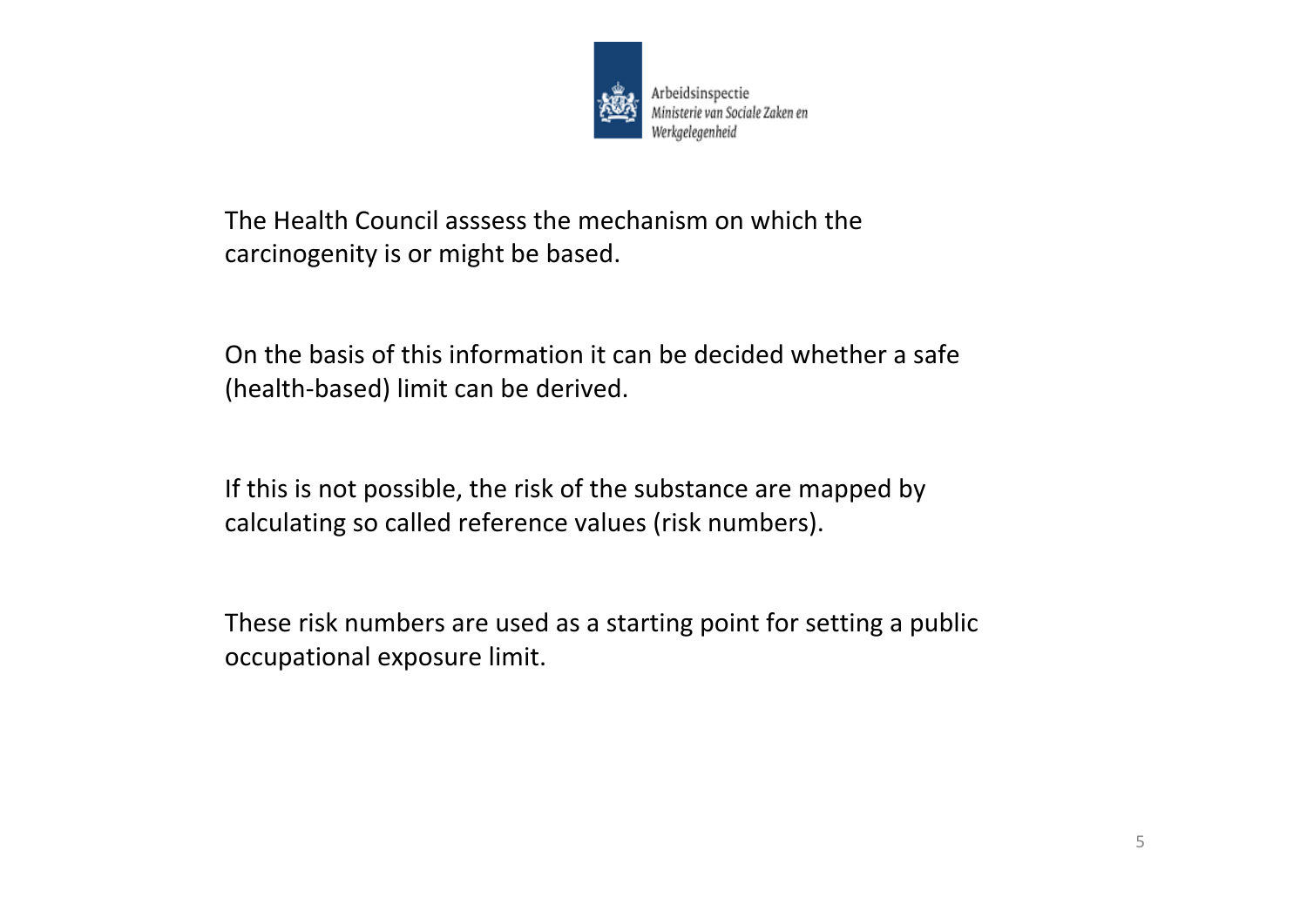

In the Netherlands classification takes place in order to make <sup>a</sup> list of carcinogenic substances.

The Health Council used until 2010 criteria derived from the directives 93/21/EEC and 67/548/EEC (Dangerous Goods Directive).

The Dutch system has been comparable to the system used by the European Union.

The benefit of standard phrases is the direct link to the carcinogenic properties of the substance.

Due to scientific developments, the system is being reviewed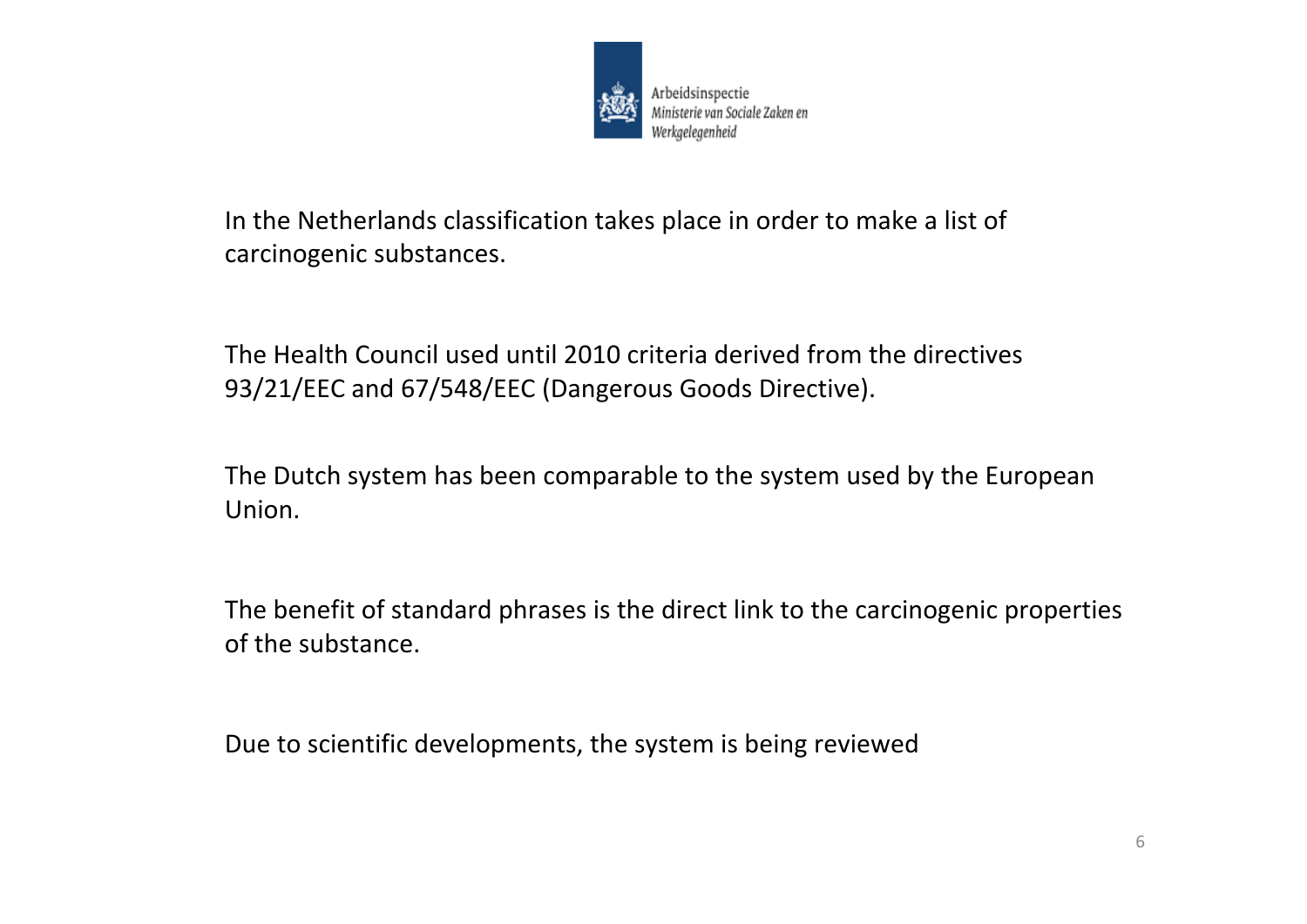

The difference in the working mechanism is reflected in the method of risk estimation

The risk estimation for (stochastic) genotoxic substances is being carried out by linear extrapolation.

This results in <sup>a</sup> reference value (risk number). This is <sup>a</sup> level of exposure (concentration in air) that is consistent with <sup>a</sup> predetermined added chance of mortality due to cancer.

The reference value implies that exposure, no matter how low, always holds risk and that there is no safe limit below which no incidence of mortality due to cancer will occur.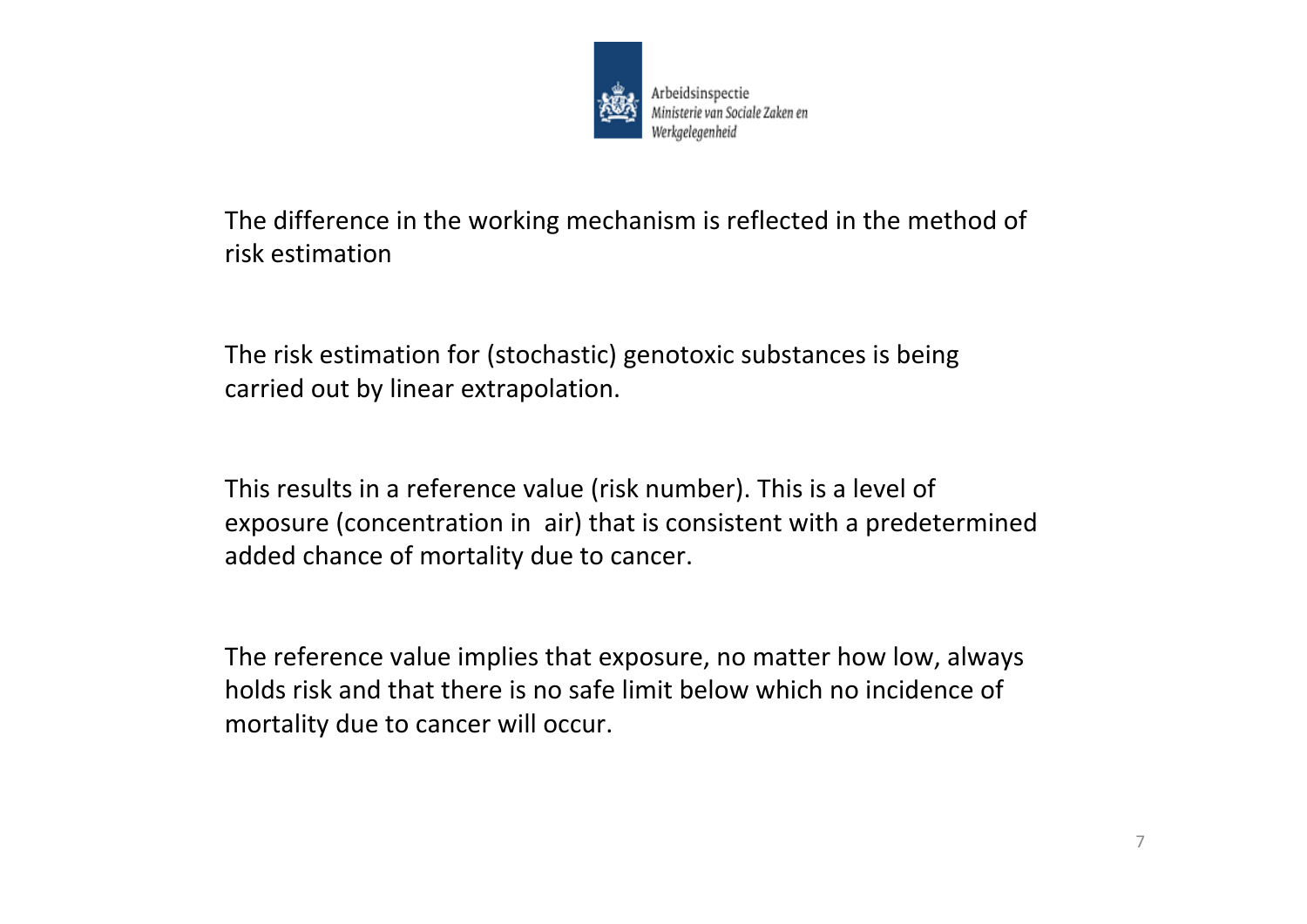

#### At this moment <sup>a</sup> new system is being devised

### A new system is needed because of new scientific insights

Questions regarding mortality play <sup>a</sup> role

The starting points will remain the same:

The use of risk evaluation and risk numbers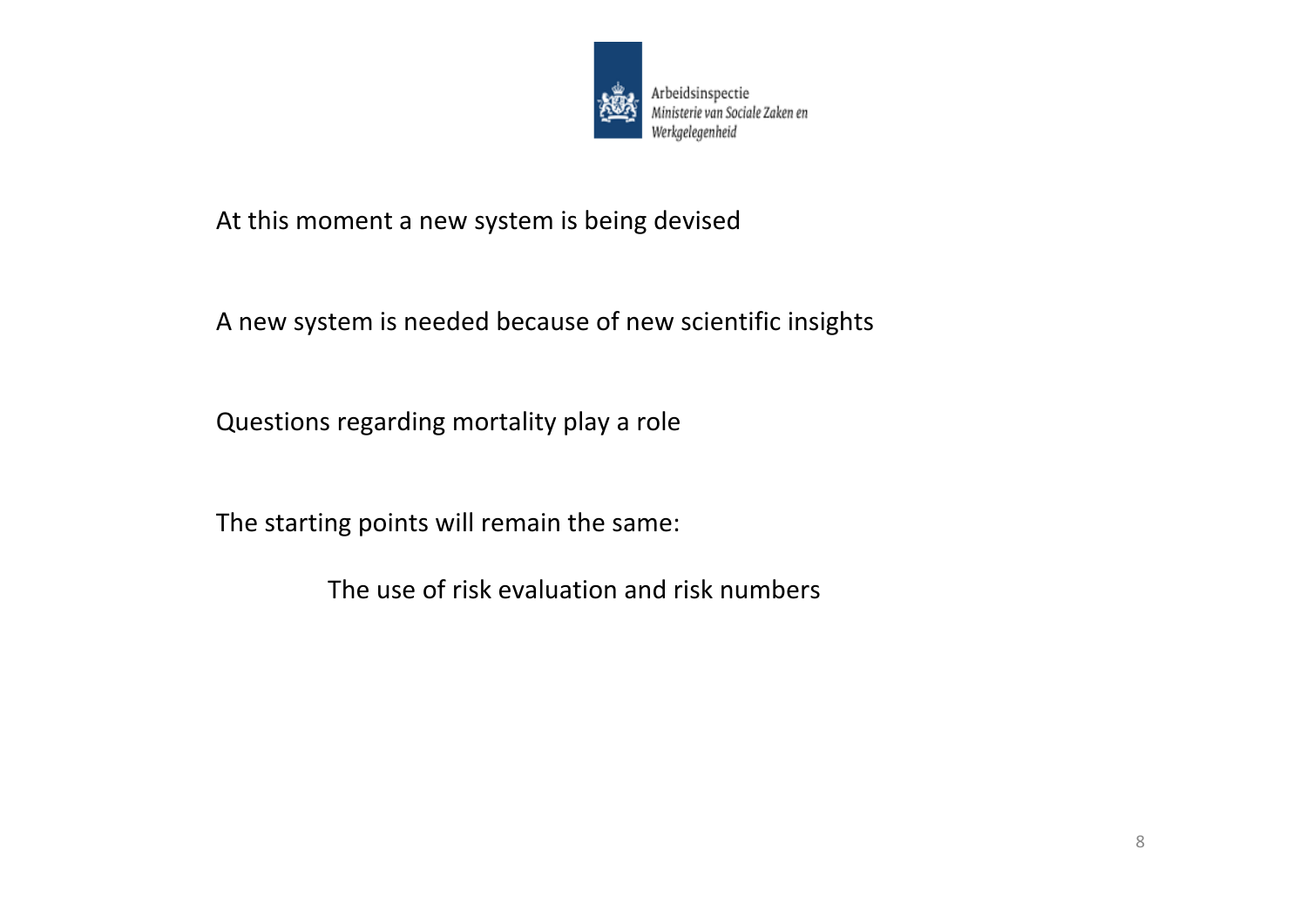

Arbeidsinspectie van Sociale Zaken en Werkgelegenheid

Remaining questions:

What do DMELs account for?

What is the experience in other countries

What do DMELs look like?

And a remark: dossier requirements are limited…